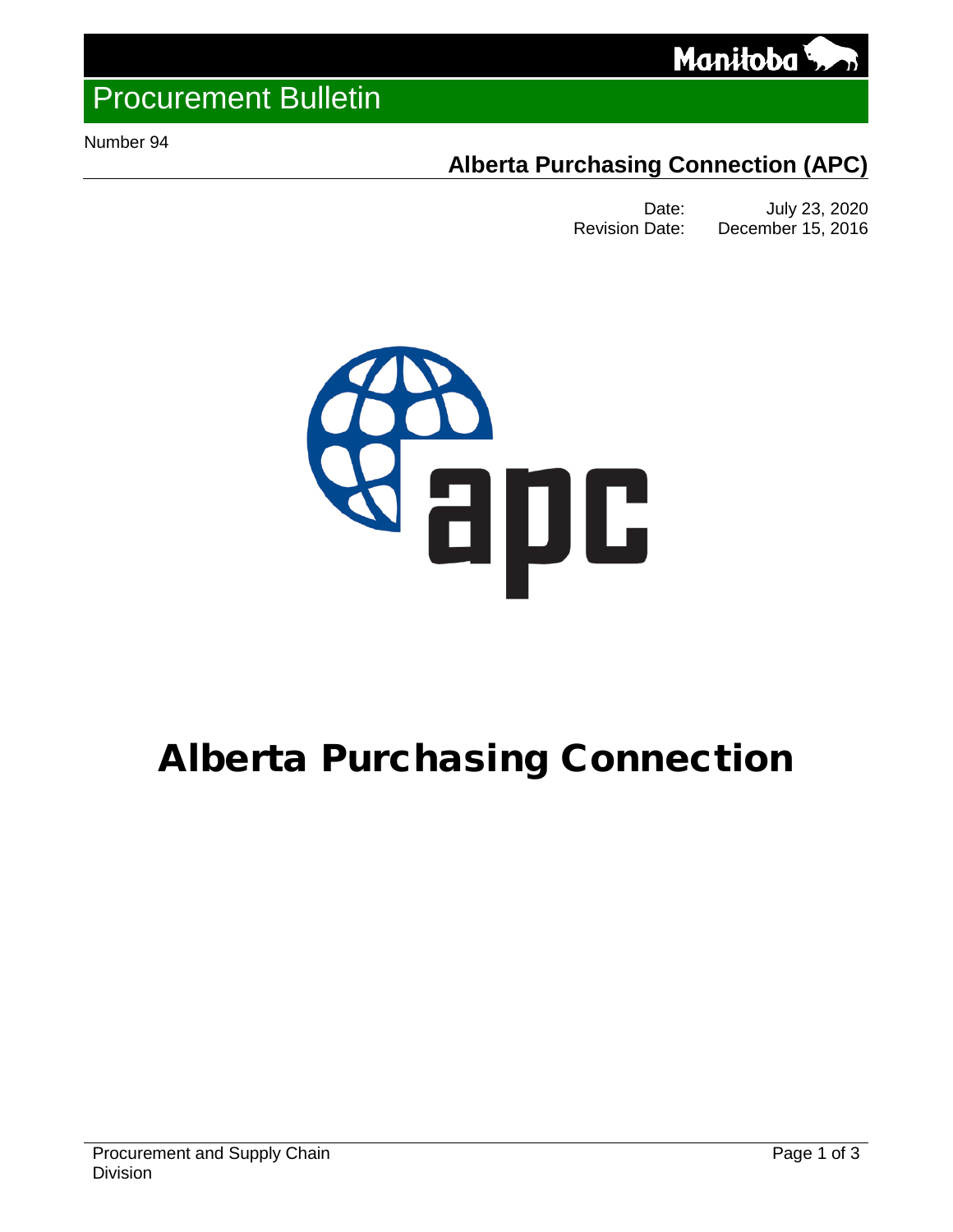Number 94

## **Alberta Purchasing Connection (APC)**

#### **Introduction**

- The Government of Alberta is host to a website called the Alberta Purchasing Connection (APC) that is being used to advertise tender notices from most provincial jurisdictions, including those from Manitoba's electronic tendering system.
- The information on the APC will be summary information only on Manitoba tenders and suppliers will still be required to download the official documents from Manitoba's electronic tendering service provider, MERX™.

#### **Background**

- A work plan developed by the Council of the Federation was endorsed by provincial premiers and included direction for procurement officials to review Procurement Chapter 5 of the Agreement on Internal Trade (AIT) with a view to develop a single electronic gateway where tender notices from all Provinces, Territories and the Government of Canada would be accessible to all Canadian suppliers.
- Manitoba agreed to participate in this project and has entered into agreements with the Government of Alberta and MERX™, Manitoba's current service provider. The agreements will result in MERX™ electronically transferring Manitoba tender notices to the APC website where they can be accessed online by all Canadian suppliers.
	- o Only tender notices from Manitoba Government departments will be posted on APC at the present time.
	- o Tender notices posted to MERX™ by the Manitoba MASH sector (municipalities & municipal organizations, academic & publicly-funded school boards and health & social service entities) will not be posted to the APC.
- Jurisdictions currently sharing their tender notice information on the APC include: Alberta, British Columbia, Manitoba, New Brunswick, Newfoundland and Labrador, Nova Scotia, Ontario, Prince Edward Island, Quebec, and Saskatchewan.
	- o Jurisdictions that do not presently post tender notices to the APC include the Northwest Territories, Yukon, and the Government of Canada.

#### Impact

- Manitoba departments will not be required to make any changes to their processes but need to be aware that public information on Manitoba tenders will now be available on two separate websites: o MERX™: [http://www.merx.com](http://www.merx.com/)
	- o APC:<http://www.purchasingconnection.ca/>
- Manitoba tender notice information appearing on the APC commenced in 2010.
- Posting of Manitoba tender notice information to APC will be done on a nightly basis by MERX™ from data received in their system via the SAP feed and any information directly posted to the MERX™ website.